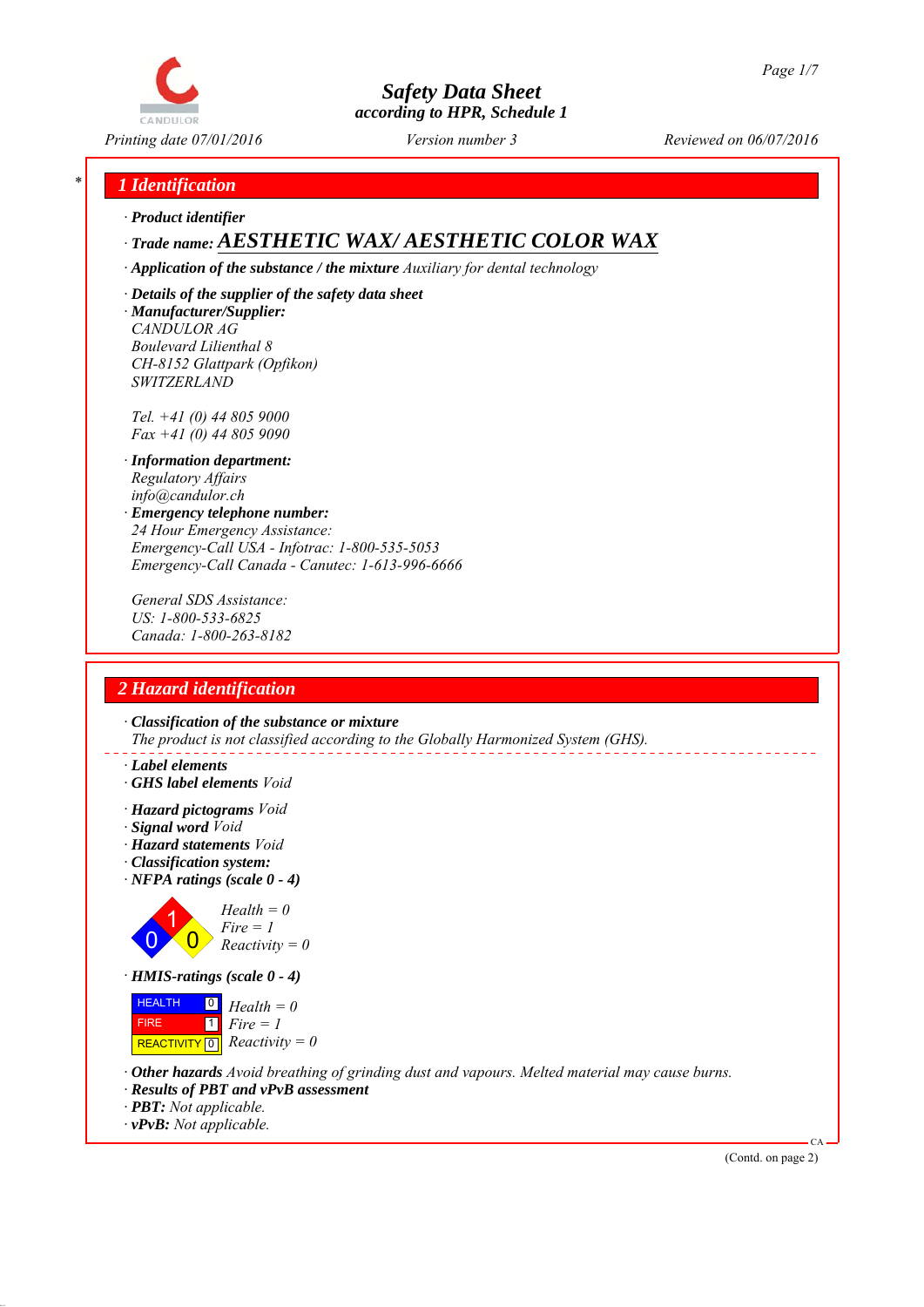*Printing date 07/01/2016 Reviewed on 06/07/2016 Version number 3*

## *Trade name: AESTHETIC WAX/ AESTHETIC COLOR WAX*

(Contd. of page 1)

# *3 Composition/Information on ingredients ∙ Chemical characterization: Mixtures ∙ Description: Wax ∙ Dangerous components: CAS: 8002-74-2 Paraffin waxes and Hydrocarbon waxes 25-40% w/w*

#### *\* 4 First aid measures*

#### *∙ Description of first aid measures*

- *∙ General information: No special measures required.*
- *∙ After inhalation: Supply fresh air; consult doctor in case of complaints.*
- *∙ After skin contact:*

*Generally the product does not irritate the skin.*

- *After contact with the molten product, cool rapidly with cold water.*
- *∙ After eye contact: Rinse opened eye for several minutes under running water. Then consult a doctor.*
- *∙ After swallowing: If symptoms persist consult doctor.*
- *∙ Information for doctor:*
- *∙ Most important symptoms and effects, both acute and delayed No further relevant information available.*
- *∙ Indication of any immediate medical attention and special treatment needed*
- *No further relevant information available.*

#### *5 Firefighting measures*

- *∙ Extinguishing media*
- *∙ Suitable extinguishing agents:*
- *Foam*

*Fire-extinguishing powder*

- *Carbon dioxide*
- *∙ For safety reasons unsuitable extinguishing agents: Water*
- *∙ Special hazards arising from the substance or mixture No further relevant information available.*
- *∙ Advice for firefighters*
- *∙ Protective equipment: No special measures required.*

#### *6 Accidental release measures*

- *∙ Personal precautions, protective equipment and emergency procedures Not required.*
- *∙ Environmental precautions: No special measures required.*
- *∙ Methods and material for containment and cleaning up:*
- *Pick up mechanically.*
- *Allow to solidify. Pick up mechanically.*
- *∙ Reference to other sections*
- *See Section 7 for information on safe handling.*
- *See Section 8 for information on personal protection equipment.*
- *See Section 13 for disposal information.*

### *7 Handling and storage*

#### *∙ Handling:*

*∙ Precautions for safe handling*

*Only adequately trained personnel should handle this product.*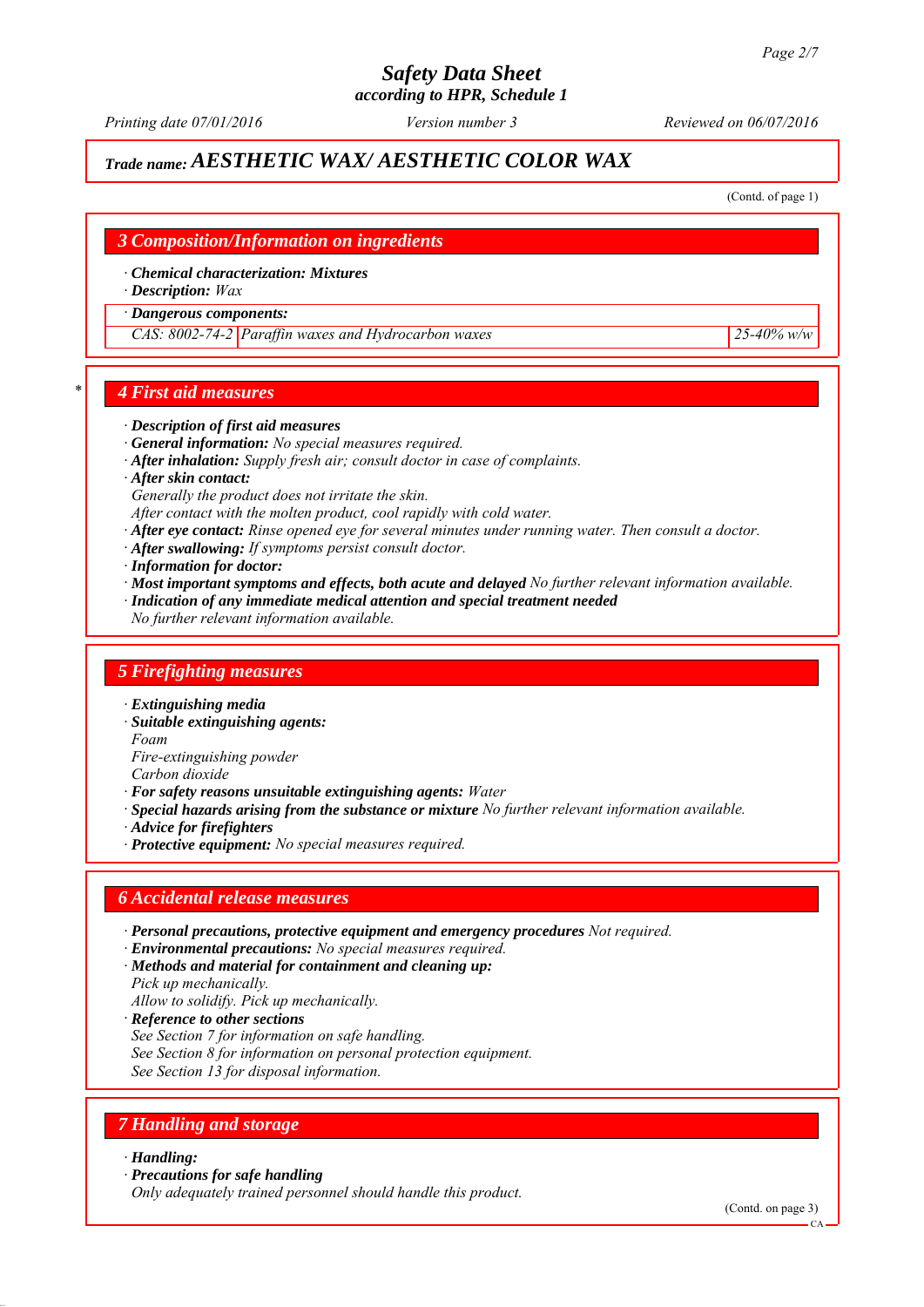## *Safety Data Sheet*

*according to HPR, Schedule 1*

*Printing date 07/01/2016 Reviewed on 06/07/2016 Version number 3*

## *Trade name: AESTHETIC WAX/ AESTHETIC COLOR WAX*

(Contd. of page 2)

CA

*For use in dentistry only.*

*Extractors are required on all machines used for thermal processing or splinter removal processes. ∙ Information about protection against explosions and fires: No special measures required.*

*∙ Conditions for safe storage, including any incompatibilities*

*∙ Storage:*

- *∙ Requirements to be met by storerooms and receptacles: Store only in the original receptacle.*
- *∙ Information about storage in one common storage facility: Not required.*

*∙ Further information about storage conditions:*

*Protect from heat and direct sunlight.*

*Store in a cool place.*

*Store in dry conditions.*

*∙ Specific end use(s) No further relevant information available.*

### *8 Exposure controls/ Personal protection*

*∙ Additional information about design of technical systems: No further data; see item 7.*

#### *∙ Control parameters*

*∙ Components with limit values that require monitoring at the workplace:*

*CAS: 8002-74-2 Paraffin waxes and Hydrocarbon waxes*

- *EL Long-term value: 2 mg/m³*
- *EV Long-term value: 2 mg/m³*
- *fume*

*∙ Additional information: The lists that were valid during the creation were used as basis.*

*∙ Exposure controls*

- *∙ Personal protective equipment:*
- *∙ General protective and hygienic measures:*
- *Usual hygienic measures for dental practice and dental laboratories.*

*Keep away from foodstuffs, beverages and feed.*

*Wash hands before breaks and at the end of work.*

- *∙ Breathing equipment: Not required.*
- *∙ Protection of hands: Not required.*
- *∙ Material of gloves*
- *∙ Penetration time of glove material*
- *∙ Eye protection: Not required.*

#### *9 Physical and chemical properties*

| · Information on basic physical and chemical properties<br><b>General Information</b> |                 |                   |
|---------------------------------------------------------------------------------------|-----------------|-------------------|
| $\cdot$ Appearance:                                                                   |                 |                   |
| Form:                                                                                 | Solid           |                   |
| Color:                                                                                | Pink            |                   |
| $\cdot$ <i>Odor</i> :                                                                 | Characteristic  |                   |
| · Odor threshold:                                                                     | Not determined. |                   |
| $\cdot$ pH-value:                                                                     | Not applicable. |                   |
| $\cdot$ Change in condition                                                           |                 |                   |
| <b>Melting point/Melting range:</b>                                                   | Undetermined.   |                   |
| <b>Boiling point/Boiling range:</b>                                                   | Undetermined.   |                   |
|                                                                                       |                 | (Cond. on page 4) |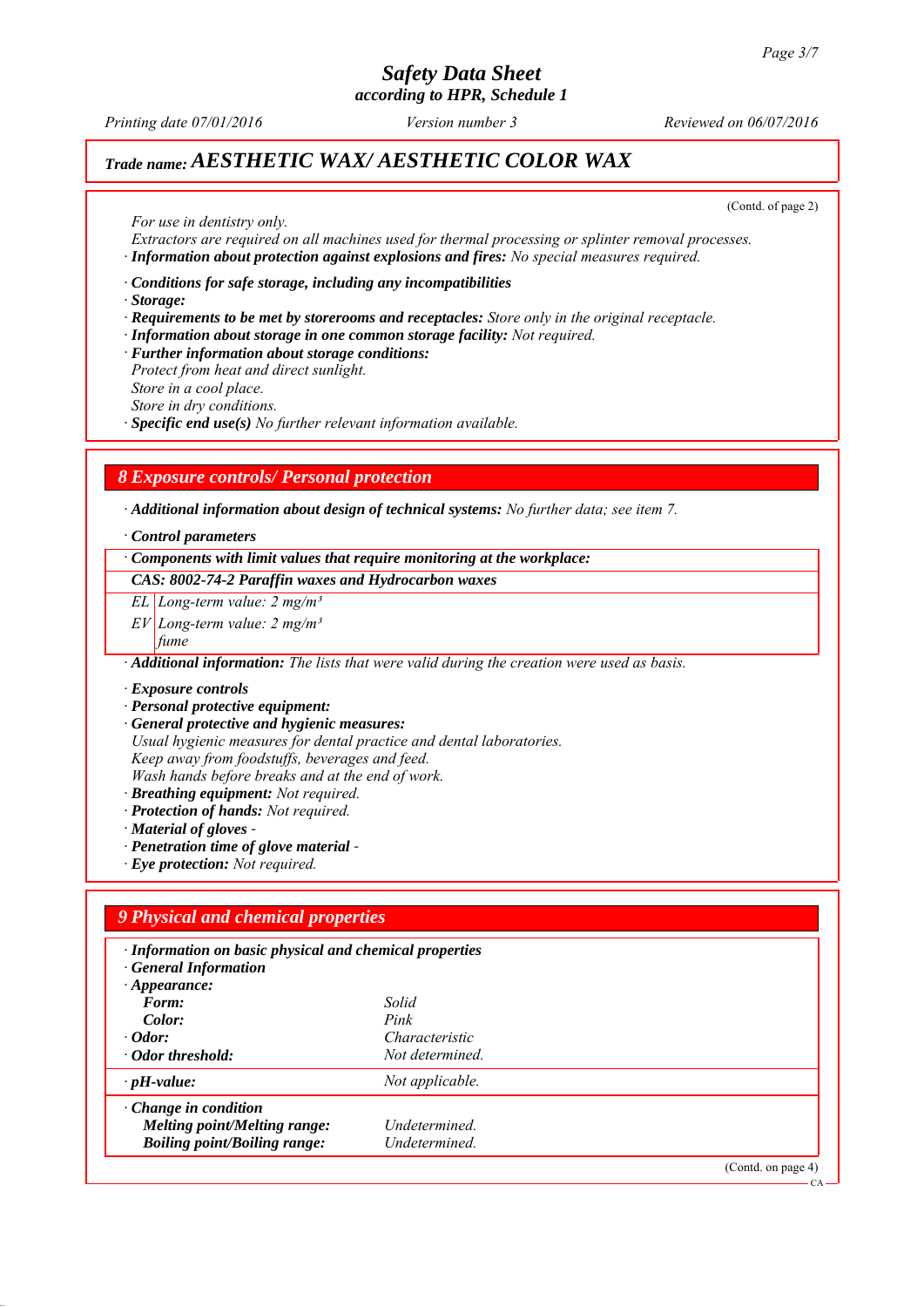## *Safety Data Sheet*

*according to HPR, Schedule 1*

*Printing date 07/01/2016 Reviewed on 06/07/2016 Version number 3*

## *Trade name: AESTHETIC WAX/ AESTHETIC COLOR WAX*

|                                                            |                                               | (Contd. of page 3) |
|------------------------------------------------------------|-----------------------------------------------|--------------------|
| $\cdot$ Flash point:                                       | $>$ 230 °C                                    |                    |
| · Flammability (solid, gaseous):                           | Not determined                                |                    |
| $\cdot$ Auto igniting:                                     | Product is not selfigniting.                  |                    |
| · Danger of explosion:                                     | Product does not present an explosion hazard. |                    |
| $\cdot$ Explosion limits:                                  |                                               |                    |
| Lower:                                                     | Not determined                                |                    |
| <b>Upper:</b>                                              | Not determined                                |                    |
| · Vapor pressure:                                          | Not applicable.                               |                    |
| $\cdot$ Density at 20 $\cdot$ C:                           | $0.9$ g/cm <sup>3</sup>                       |                    |
| $\cdot$ Relative density                                   | Not determined.                               |                    |
| · Vapor density                                            | Not applicable.                               |                    |
| $\cdot$ Evaporation rate                                   | Not applicable.                               |                    |
| · Solubility in / Miscibility with                         |                                               |                    |
| Water:                                                     | <i>Insoluble.</i>                             |                    |
| · Partition coefficient (n-octanol/water): Not determined. |                                               |                    |
| · Viscosity:                                               |                                               |                    |
| Dynamic:                                                   | Not applicable.                               |                    |
| Kinematic:                                                 | Not applicable.                               |                    |
| Other information                                          | No further relevant information available.    |                    |

#### *10 Stability and reactivity*

*∙ Reactivity No further relevant information available.*

- *∙ Chemical stability Stable under normal handling and storage conditions.*
- *∙ Thermal decomposition / conditions to be avoided: No decomposition if used according to specifications.*
- *∙ Possibility of hazardous reactions No dangerous reactions known.*
- *∙ Conditions to avoid No further relevant information available.*
- *∙ Incompatible materials: No further relevant information available.*
- *∙ Hazardous decomposition products: None under normal conditions of storage and use.*

#### *\* 11 Toxicological information*

*∙ Information on toxicological effects*

*∙ Acute toxicity:*

*∙ on the skin: No irritant effect.*

*∙ on the eye: No irritating effect.*

- *∙ Sensitization: No sensitizing effects known.*
- *∙ Additional toxicological information: No further relevant information available.*
- *∙ Carcinogenic categories*

#### *∙ NTP (National Toxicology Program)*

*None of the ingredients is listed.*

*∙ OSHA-Ca (Occupational Safety & Health Administration)*

*None of the ingredients is listed.*

(Contd. on page 5)

CA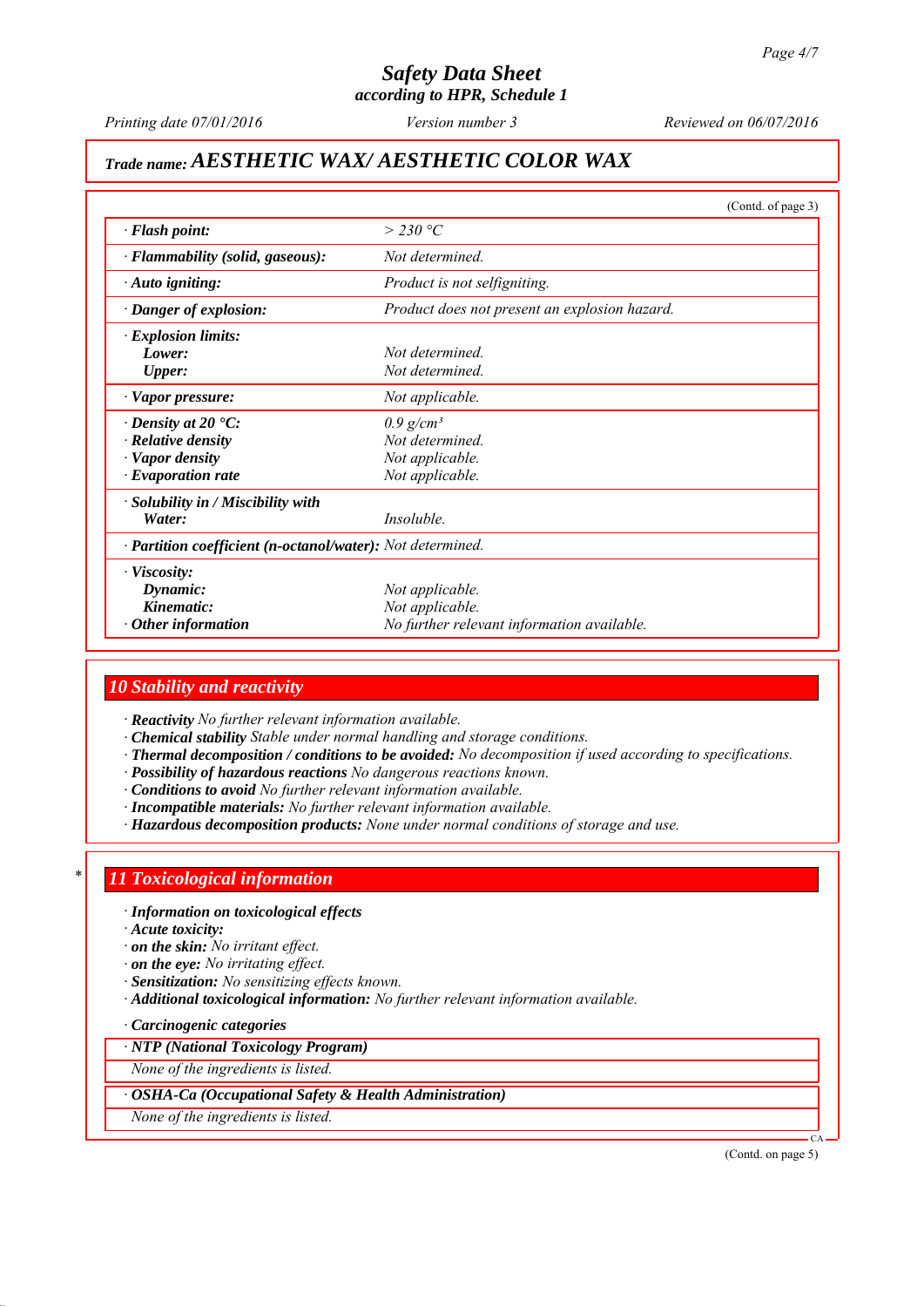*Printing date 07/01/2016 Reviewed on 06/07/2016 Version number 3*

## *Trade name: AESTHETIC WAX/ AESTHETIC COLOR WAX*

(Contd. of page 4)

#### *12 Ecological information*

- *∙ Toxicity*
- *∙ Aquatic toxicity: No further relevant information available.*
- *∙ Persistence and degradability No further relevant information available.*
- *∙ Behavior in environmental systems:*
- *∙ Bioaccumulative potential No further relevant information available.*
- *∙ Mobility in soil No further relevant information available.*
- *∙ Additional ecological information:*
- *∙ General notes: Generally not hazardous for water*
- *∙ Results of PBT and vPvB assessment*
- *∙ PBT: Not applicable.*
- *∙ vPvB: Not applicable.*
- *∙ Other adverse effects No further relevant information available.*

### *13 Disposal considerations*

*∙ Waste treatment methods*

*∙ Recommendation:*

*Take to an approved landfill or a waste incineration plant, under conditions approved by the local authority.*

- *∙ Uncleaned packagings:*
- *∙ Recommendation: Disposal must be made according to official regulations.*

| <b>14 Transport information</b>                                                           |                                                                                   |  |
|-------------------------------------------------------------------------------------------|-----------------------------------------------------------------------------------|--|
| $\cdot$ UN-Number<br>· DOT, TDG, ADN, IMDG, IATA                                          | Void                                                                              |  |
| $\cdot$ UN proper shipping name<br>· DOT, TDG, ADN, IMDG, IATA                            | Void                                                                              |  |
| $\cdot$ Transport hazard class(es)                                                        |                                                                                   |  |
| · DOT, TDG, ADN, IMDG, IATA<br>$\cdot Class$                                              | Void                                                                              |  |
| · Packing group<br>· DOT, TDG, IMDG, IATA                                                 | Void                                                                              |  |
| $\cdot$ Environmental hazards:<br>$\cdot$ Marine pollutant:                               | No                                                                                |  |
| · Special precautions for user                                                            | Not applicable.                                                                   |  |
| $\cdot$ Transport in bulk according to Annex II of<br><b>MARPOL73/78 and the IBC Code</b> | Not applicable.                                                                   |  |
| · Transport/Additional information:                                                       | Product is not classified as a dangerous good for transport<br>(ADR, IMDG, IATA). |  |
| · UN "Model Regulation":                                                                  | Void                                                                              |  |

(Contd. on page 6)

CA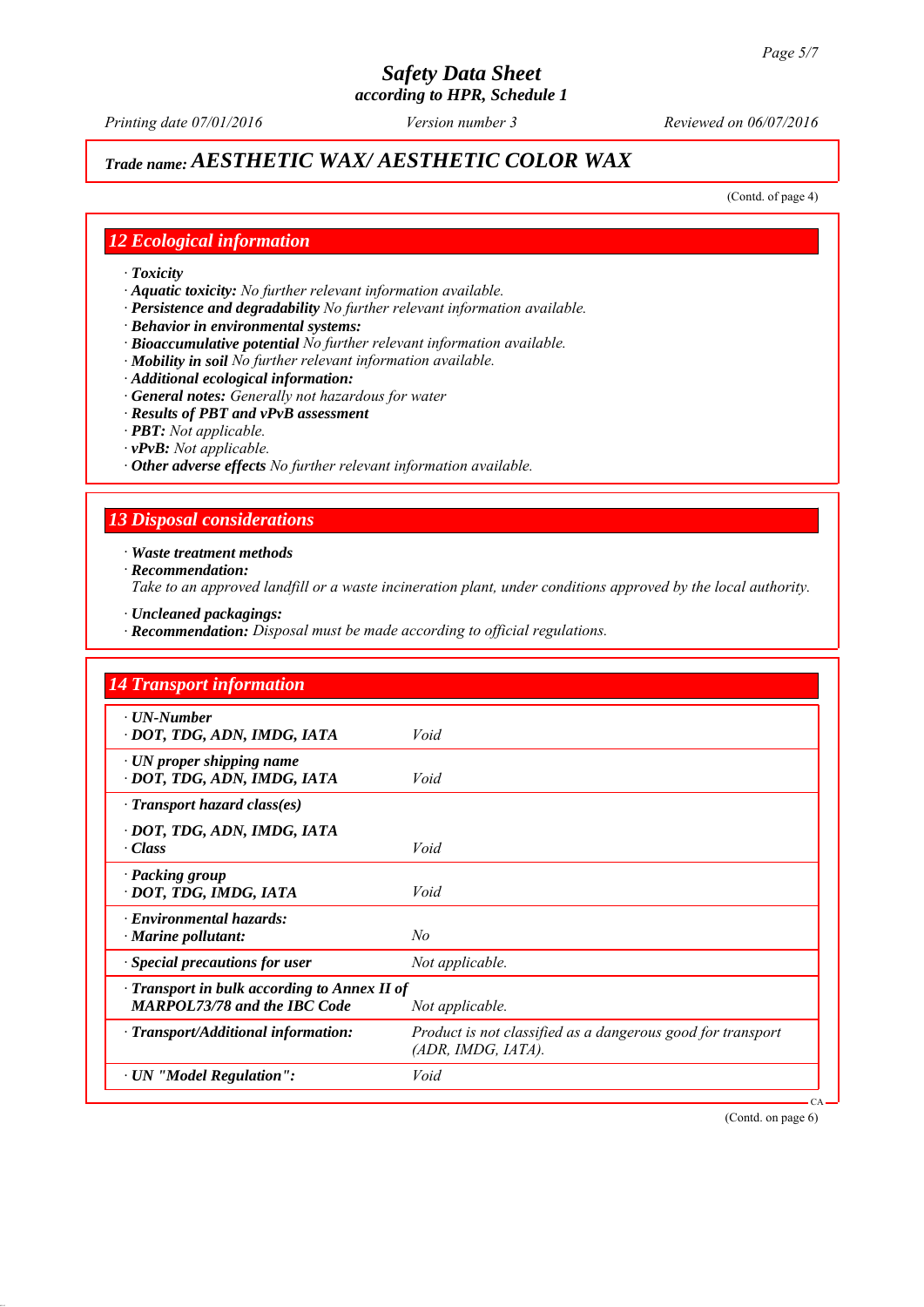*Printing date 07/01/2016 Reviewed on 06/07/2016 Version number 3*

## *Trade name: AESTHETIC WAX/ AESTHETIC COLOR WAX*

(Contd. of page 5)

#### *15 Regulatory information*

*∙ Safety, health and environmental regulations/legislation specific for the substance or mixture*

*∙ Sara*

*∙ Section 355 (extremely hazardous substances):*

*None of the ingredients is listed.*

*∙ Section 313 (Specific toxic chemical listings):*

*None of the ingredients is listed.*

*∙ TSCA (Toxic Substances Control Act):*

*All ingredients are listed.*

#### *∙ Proposition 65*

*∙ Chemicals known to cause cancer:*

*None of the ingredients is listed.*

*∙ Chemicals known to cause reproductive toxicity for females:*

*None of the ingredients is listed.*

*∙ Chemicals known to cause reproductive toxicity for males:*

*None of the ingredients is listed.*

*∙ Chemicals known to cause developmental toxicity:*

*None of the ingredients is listed.*

#### *∙ Carcinogenic categories*

*∙ EPA (Environmental Protection Agency)*

*None of the ingredients is listed.*

#### *∙ TLV (Threshold Limit Value established by ACGIH)*

*None of the ingredients is listed.*

*∙ NIOSH-Ca (National Institute for Occupational Safety and Health)*

*None of the ingredients is listed.*

- *∙ GHS label elements Void*
- *∙ Hazard pictograms Void*
- *∙ Signal word Void*
- *∙ Hazard statements Void*
- *∙ National regulations:*
- *∙ Other regulations, limitations and prohibitive regulations*

*The product is a medical device according to the Directive 93/42/EEC.*

*This product is classified as a medical device under US and Canadian regulations and has been reviewed by the US Food and Drug Administration and Health Canada.*

*∙ Chemical safety assessment: A Chemical Safety Assessment has not been carried out.*

#### *\* 16 Other information*

*This information is based on our present knowledge. However, this shall not constitute a guarantee for any specific product features and shall not establish a legally valid contractual relationship.*

*∙ Date of preparation / last revision 07/01/2016 / 2*

*∙ Abbreviations and acronyms:*

*IMDG: International Maritime Code for Dangerous Goods*

- *DOT: US Department of Transportation*
- *IATA: International Air Transport Association*

*ACGIH: American Conference of Governmental Industrial Hygienists*

*EINECS: European Inventory of Existing Commercial Chemical Substances*

 $\mathcal{C}$ <sup> $\Delta$ </sup>